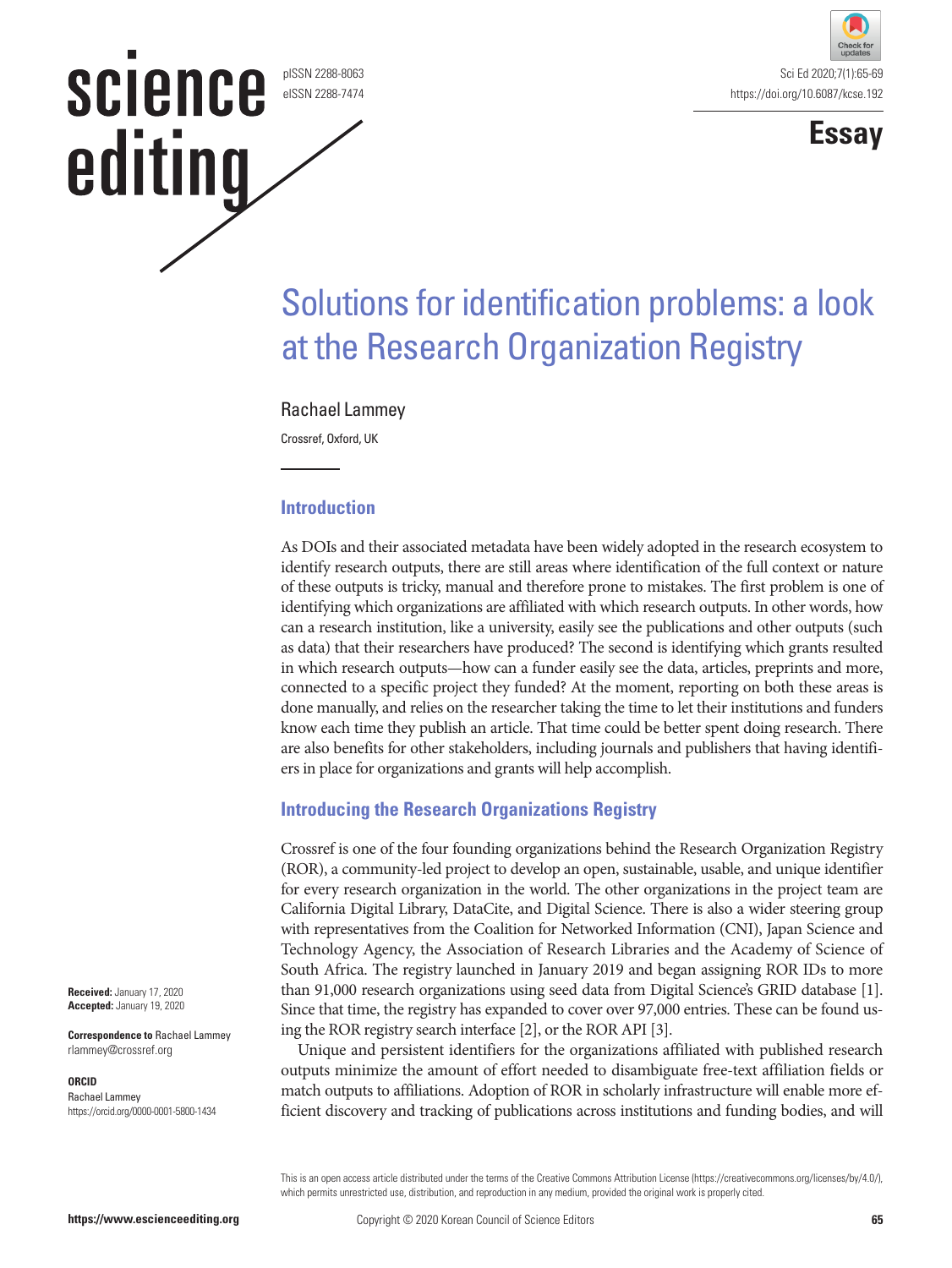

support existing workflows. Since there is such a wide range of use cases for ROR, it was felt that a collaborative approach between a number of organizations (all with their own use cases) would best serve the community.

## **ROR in More Detail**

The simplest way to show ROR is by looking at an entry in the ROR search interface (Fig. 1). In it, you will see the ROR ID for Yonsei University: <https://ror.org/01wjejq96>. The ROR ID is expressed as a URL that resolves to the organization's record. It is a unique and opaque character string: leading 0 followed by 6 characters and a 2-digit checksum. The record also shows crosswalks with other identifiers for the organization: GRID,

International Standard Name Identifier, Crossref Funder Registry, and Wikidata. Other information shown includes the organization name in Korean (ROR supports multiple languages and character sets), the website, the location, and it's primary purpose. All ROR IDs and metadata are provided under the Creative Commons CC0 1.0 Universal Public Domain Dedication [4], so they can be widely disseminated and used.

If there are issues with the entry in ROR, then organizations can contact info@ror.org to request changes. Changes in ROR are currently implemented and passed to GRID, and GRID will also pass changes in GRID back to ROR.

### **ROR in Use**

ROR focuses on the "affiliation use case"—identifying which



**Fig. 1.** The record for Yonsei University in the ROR (Research Organization Registry) search interface (https://ror.org/search?query=yonsei+university).

```
v<journal_article publication_type="full_text">
v<titles>
  v<title>
    Development of Ground Organic Monolith Particles as Packing Material in High Performance Liquid Chromatography
   \le/title?
 </titles>
v<contributors>
  v<person_name contributor_role="author" sequence="first">
     <given_name>Yune Sung</given_name>
     <surname>Kim</surname>
   v<affiliation>
      Department of ChemistryInha University Incheon 22212 South Korea
     </affiliation>
   </person name>
```
**Fig. 2.** Author affiliation information in the current Crossref metadata schema.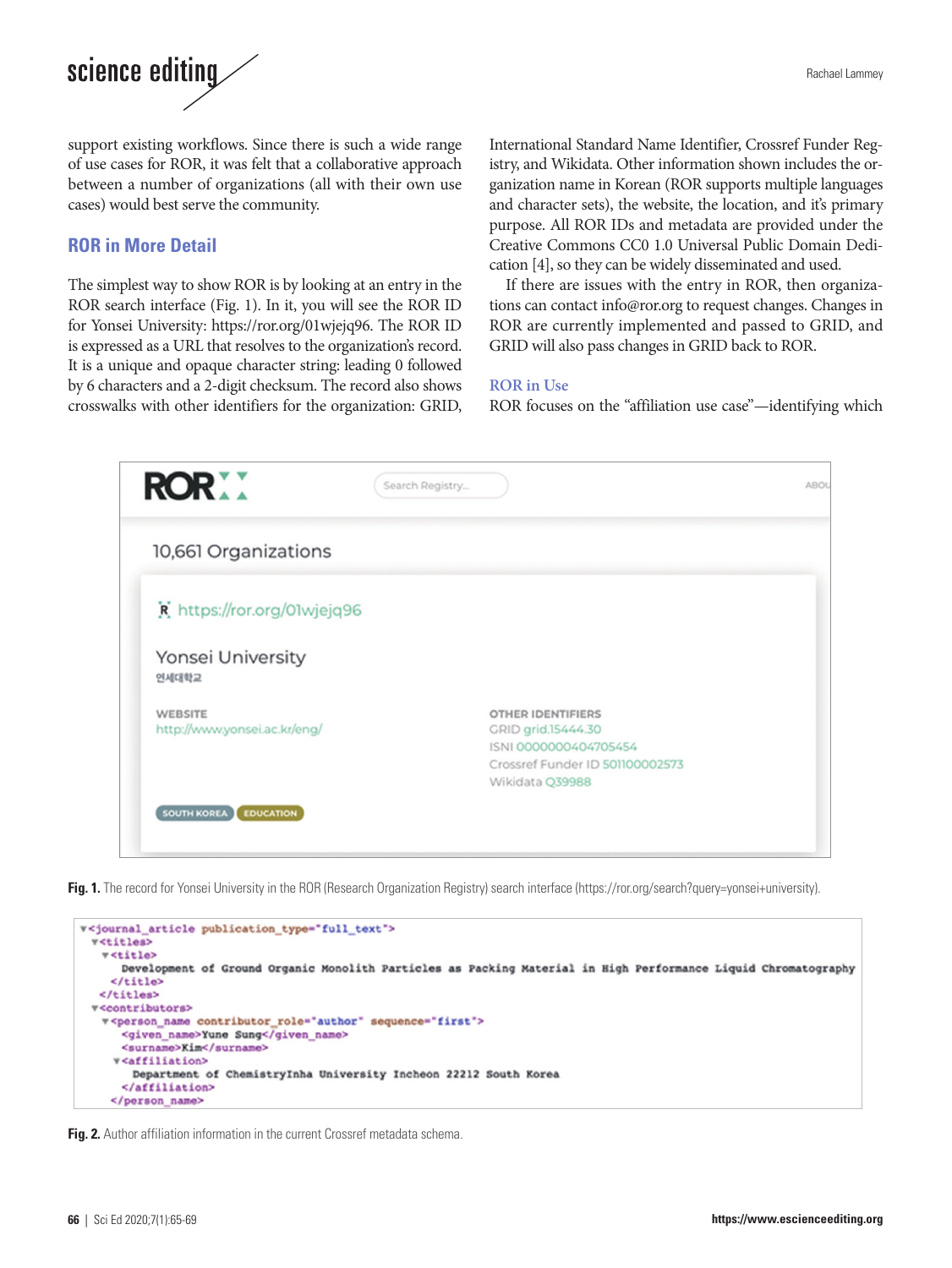organizations are associated with which research outputs. In this case, "affiliation" describes any formal relationship between a researcher and an organization associated with researchers, including but not limited to their employer, educator, funder, or scholarly society. In the case of journal publishing, editors will know that it can be difficult to clearly tell which institution an author comes from. Sometimes they will call the same institution different names, or an institution may change names or merge with another institution. As humans, we can look at the information and try to make an informed decision about the author or reviewer affiliation, but for the information to be available consistently, and at scale, the information needs to be readable in metadata too.

At Crossref, for example, information on the author's institution is often missing from the article metadata. If the publisher does include it, they can only do so in a text string (Fig. 2). The information is clear, but entering the full text is open to error, both when the author inputs it and when the article is being prepared for publication. This also makes the information hard to report on or analyse at scale, because there can be so many variations in how an affiliation is entered. Crossref will start to accept ROR IDs in the metadata they collect later in 2020, with current proposals [5] suggesting ROR should be included as shown in Fig. 3.



Once Crossref starts to accept ROR IDs in publisher metadata, they will be disseminated via Crossref's APIs and can be used by publishers to do analysis of where their authors are coming from, and by the institutions themselves to get a more comprehensive picture of what their researchers are publishing and where they are publishing it.

Some organizations have already integrated ROR IDs into their workflows. One example is Dryad, an international repository of research data. In Dryad, when an author starts to enter their affiliation (shown in Fig. 4), the lookup tool searches for a matching name in ROR and shows the author a dropdown list of possible matches to choose from. This will work regardless of whether the author starts entering a known abbreviation or the full name of the organization.

Dryad registers their DOIs with DataCite, and includes the ROR IDs with their DOI deposits so that they are searchable via DataCite's search interfaces. The collection of this information by Dryad will ensure that research organizations will be able to find what data their researchers are making available via that repository. Other implementations of ROR are in progress which will help add ROR IDs in other research workflows, for example, Altum who run a system used by many funders to manage their grant information.

| <affiliations></affiliations>                                |
|--------------------------------------------------------------|
| <institution></institution>                                  |
| <institution name="">University of Somewhere</institution>   |
| Awesome                                                      |
| <institution acronym="">USA</institution>                    |
| <institution id<="" th=""></institution>                     |
| institution id type="ror">https://ror.org/02twcfxyz          |
| <institution_place country="ca">Winnepeg</institution_place> |
| <institution department="">Feline Research</institution>     |
|                                                              |
|                                                              |

**Fig. 3.** Suggested format for the collection of Research Organization Registry IDs in the Crossref Metadata Schema.

| <b>Dataset: Basic Information</b>             |            |                            |                                                 |                |                   |  |
|-----------------------------------------------|------------|----------------------------|-------------------------------------------------|----------------|-------------------|--|
| Title *                                       |            |                            |                                                 |                |                   |  |
| My Dataset                                    |            |                            |                                                 |                |                   |  |
| Author(s)                                     |            |                            |                                                 |                |                   |  |
| First Name *                                  | Last Name* |                            | Institutional Affiliation *                     | Author Email * |                   |  |
| ⊕<br>Maria                                    | Gould      |                            | <b>CDL</b>                                      |                | email@example.com |  |
|                                               |            | California Digital Library |                                                 |                |                   |  |
| https://sandbox.orcid.org/0000-0003-0323-450X |            |                            | CdLS Foundation UK & Ireland                    |                |                   |  |
| + Add Author                                  |            |                            | Conseil de Developpement du Loisir Scientifique |                |                   |  |
|                                               |            |                            | Cornelia de Lange Syndrome Foundation           |                |                   |  |

**Fig. 4.** Research Organization Registry integration in Dryad.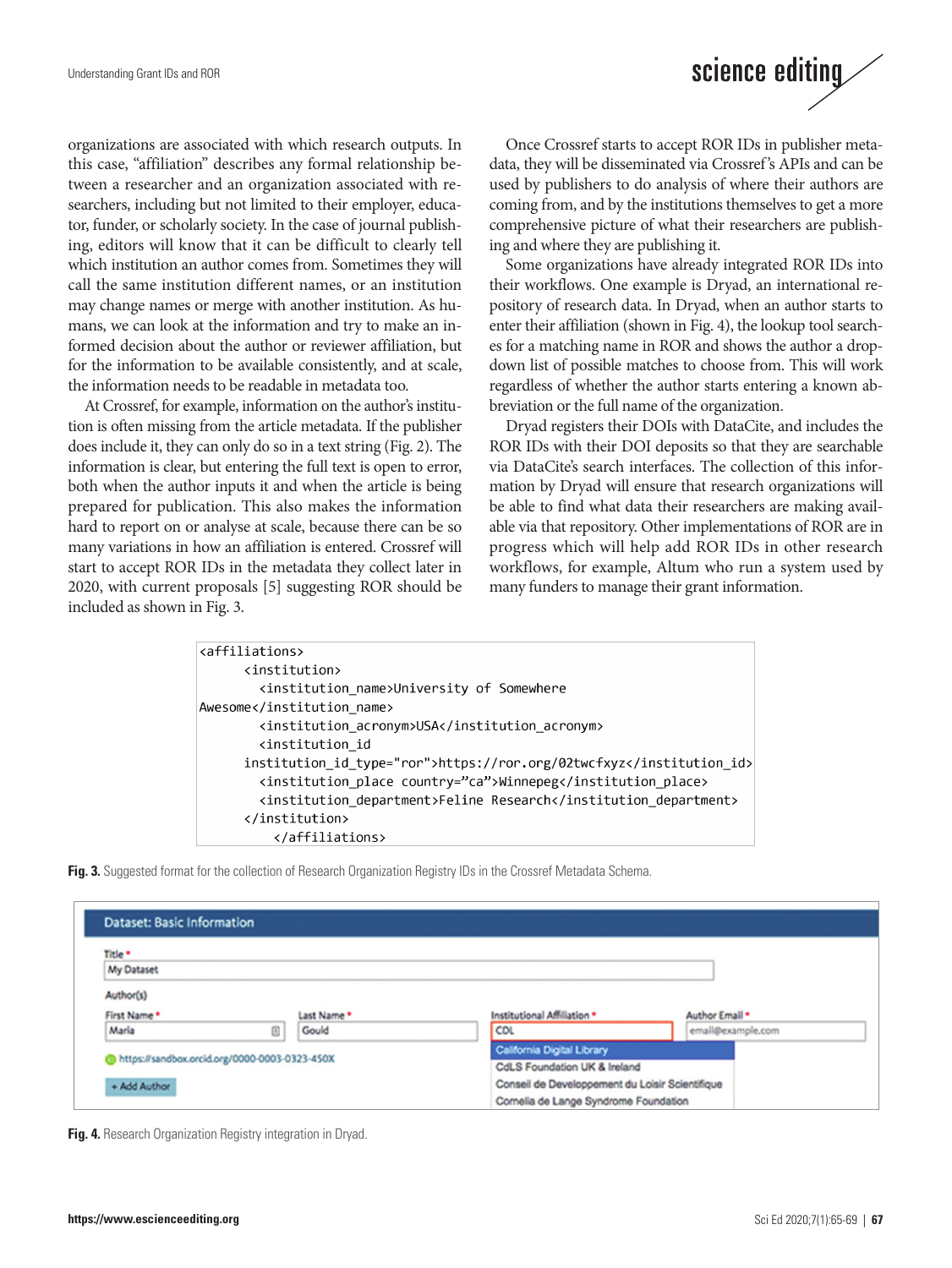

# **Introducing Global Grant Identifiers**

2019 saw the funder Wellcome register the first Grant IDs with Crossref. These persistent identifiers for research grants (rather than just the research funder) will help Wellcome and other funders easily find out what their researchers are publishing, where they are publishing and how - for example, many funders now require researchers to share their research data and to publish open access. Once Grant IDs are provided by the funder and passed into the publication metadata, the funder will then be able to search for a Grant ID and then see what has been associated with that grant. This will help them understand connections between projects and collaborators, mean less duplication of effort in overlapping grants or repeated projects and identify pockets of expertise and emerging areas of activity.

Grant IDs will help publishers generate more accurate funding acknowledgements, make sure that content is being published in line with funder policies, help reviewers spot potential conflicts of interest, and provide another mechanism for publisher content to be discovered and used.

## **How Grant IDs Are Implemented**

Bilder and Hendricks [6] explains that a funder registering metadata and creating DOIs for grants would need to take the following steps: first, when a grant is submitted, the funder would assign their own internal identifier for tracking, e.g., 05-67-89. Most funders already use these internal numbers. Second, if the grant is accepted, the funder would 1) generate a global public identifier for the grant based on the DOI. For example, assuming their prefix was 10.4440, then the global public identifier could be https://doi.org/10.4440/00-00-05- 67-89; 2) create a "landing page" to which the identifier will resolve. The landing page would display metadata describing the grant, as well as a link to the grant itself; and 3) register the generated DOI and metadata with their registration agency (e.g., Crossref or DataCite).

As with DOIs, if the metadata related to the grant changes, the funder would then update the information with Crossref. The funder would also promote the use of the DOI as the global identifier for the grant, and ask people to use it when referring or citing the grant. For example, authors would enter this information into submission systems in the field where they currently enter the award or grant number. The information would then be placed in the corresponding field in the Crossref metadata which is made available once the paper is published.

Crossref is working on this initiative with a wide group of funders including those from it's Funder Advisory Group [7]. They have advised on the project from the start and will be

among the first funders to register Grant IDs with Crossref. Once a critical mass of these identifiers and metadata are registered, they will start to populate through publishing workflows. Crossref is talking to various stakeholders including manuscript submission systems, hosting platforms, publishers and metadata users to make sure they are briefed on how they can integrate Grant IDs into their tools and services.

# **Conclusion**

More stakeholders in the research process are getting involved in publishing workflows. They see an advantage in using these to try to fill in gaps in the map of the research landscape with new data points and better quality information to inform their policies and help them automate reporting to try to save their researchers time and effort. Persistent identifiers, such as ROR IDs and Grant IDs, if they are well-adopted and used, will help them with this. It is still relatively early in the lifespan of both initiatives, but they serve the broad needs of the research community and will expect their takeup to grow quickly in the next number of years.

# **Conflict of Interest**

No potential conflict of interest relevant to this article was reported.

## **References**

- 1. GRID [Internet]. [place unknown]: Digital Science & Research Solutions [cited 2020 Jan 15]. Available from: [https:](https://grid.ac/)  [//grid.ac/](https://grid.ac/)
- 2. Research Organization Registry. ROR search [Internet]. [place unknown]: Research Organization Registry [cited 2020 Jan 15]. Available from: https://ror.org/search
- 3. Research Organization Registry. ROR API [Internet]. [place unknown]: Research Organization Registry [cited 2020 Jan 15]. Available from: [https://api.ror.org/organiza](https://api.ror.org/organizations)[tions](https://api.ror.org/organizations)
- 4. Creative Commons. CC0 1.0 universal (CC0 1.0) public domain dedication [Internet]. Mountain View, CA: Creative Commons [cited 2020 Jan 15]. Available from: https://creativecommons.org/publicdomain/zero/1.0/
- 5. Feeney P. Proposed Schema Changes: have your say [Internet]. Oxford: Crossref; 2019 [cited 2020 Jan 15]. Available from: [https://www.crossref.org/blog/proposed-sche](https://www.crossref.org/blog/proposed-schema-changes-have-your-say/)[ma-changes-have-your-say/](https://www.crossref.org/blog/proposed-schema-changes-have-your-say/)
- 6. Bilder G, Hendricks G. Global Persistent Identifiers for grants, awards, and facilities [Internet]. Oxford: Crossref; 2017 [cited 2020 Jan 15]. Available from: https://www.